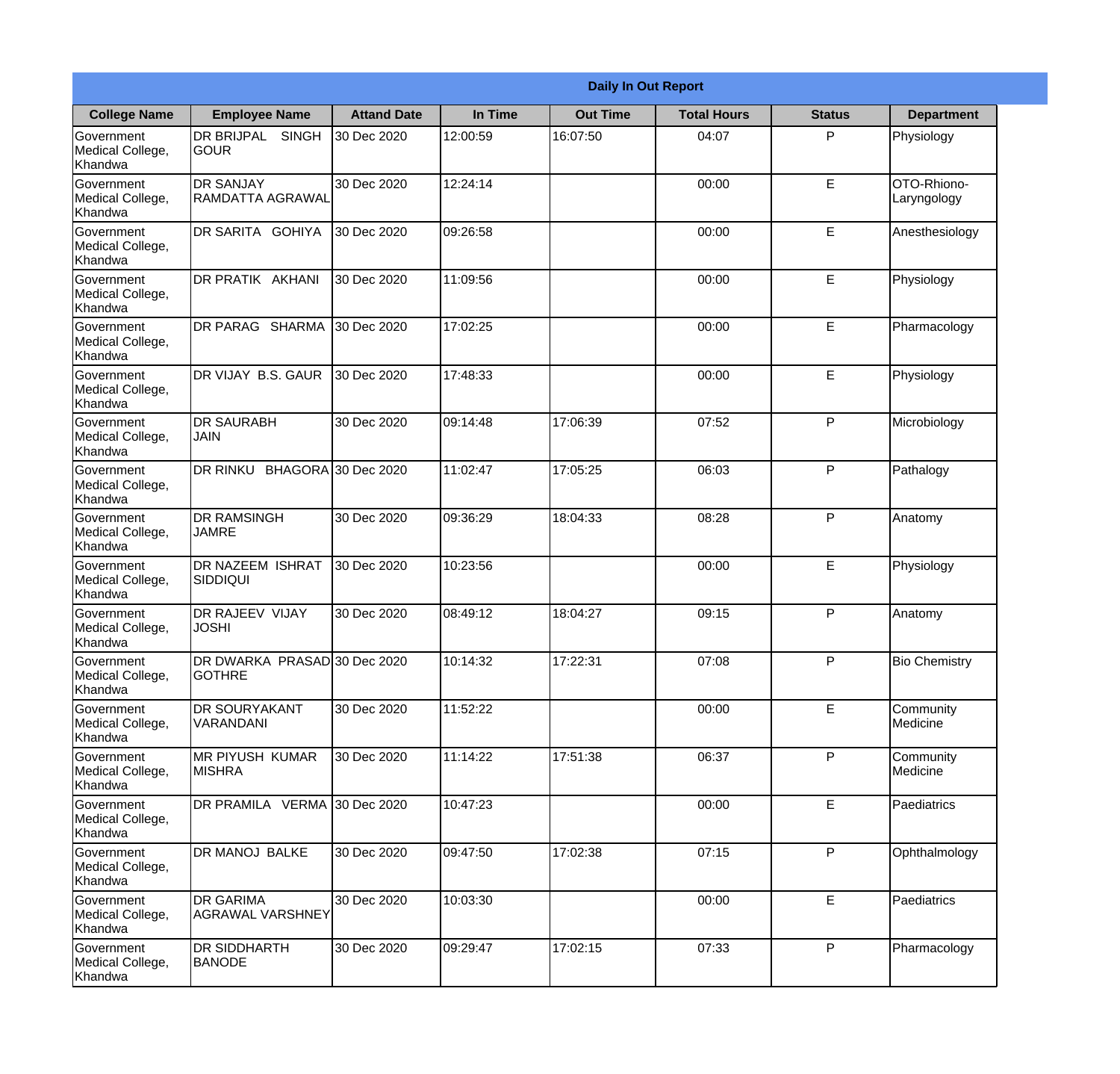| <b>Designation</b>                  | <b>Category</b> |
|-------------------------------------|-----------------|
| Demonstrator/Tutor   Non Clinical   |                 |
| Professor                           | Clinical        |
| Professor                           | Clinical        |
| <b>Assistant Professor</b>          | Non Clinical    |
| Professor                           | Para Clinical   |
| Associate Professor Non Clinical    |                 |
| Associate Professor   Para Clinical |                 |
| Assistant Professor   Para Clinical |                 |
| Demonstrator/Tutor   Non Clinical   |                 |
| Professor                           | Non Clinical    |
| <b>Assistant Professor</b>          | Non Clinical    |
| Demonstrator/Tutor   Non Clinical   |                 |
| Demonstrator/Tutor   Para Clinical  |                 |
| Statistician                        | Para Clinical   |
| Professor                           | Clinical        |
| <b>Assistant Professor</b>          | Clinical        |
| Associate Professor Clinical        |                 |
| Associate Professor Para Clinical   |                 |

## **Daily In Out Report**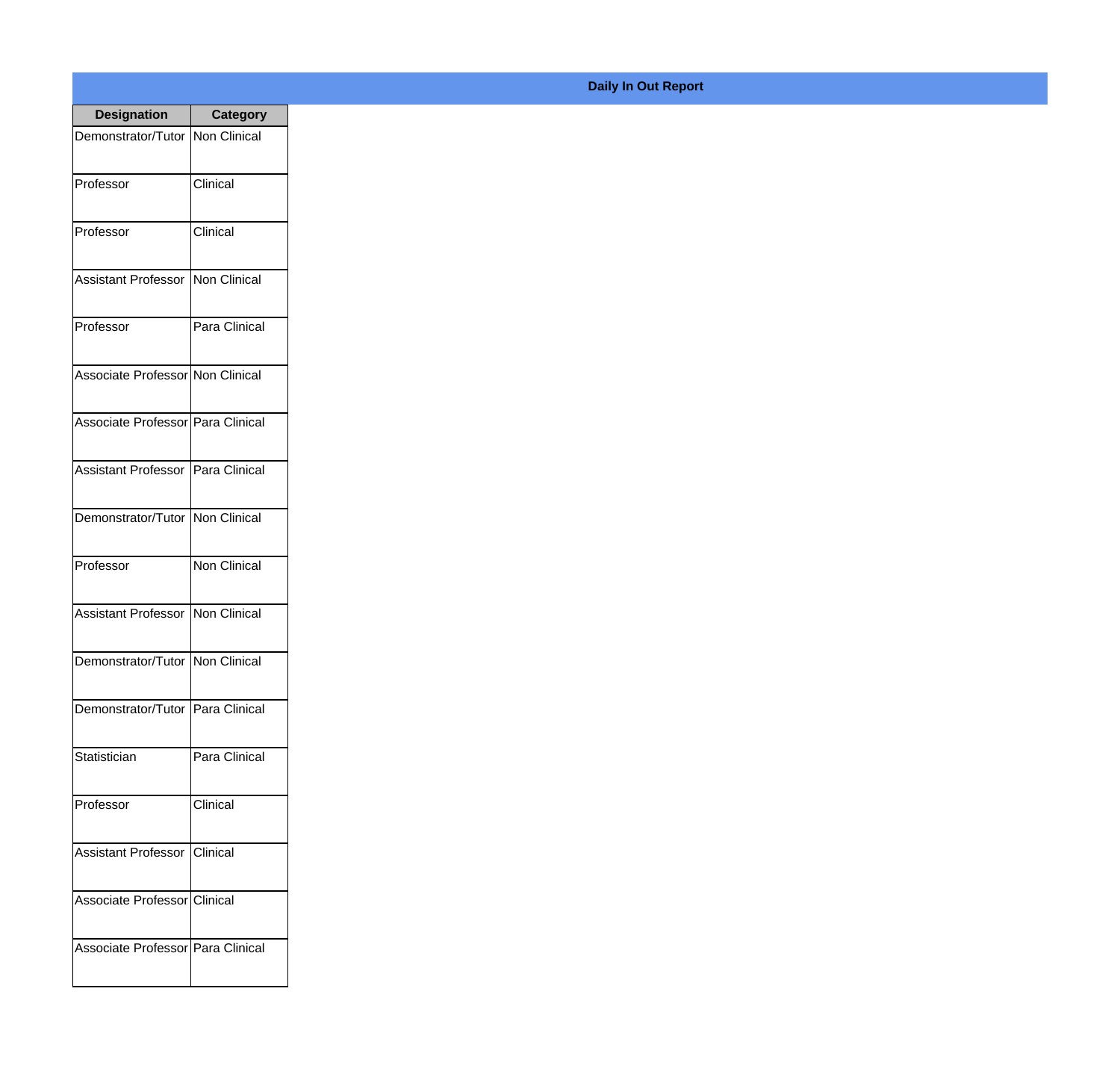|                                                  | <b>Daily In Out Report</b>                                   |             |          |          |       |              |                             |  |  |
|--------------------------------------------------|--------------------------------------------------------------|-------------|----------|----------|-------|--------------|-----------------------------|--|--|
| Government<br>Medical College,<br>Khandwa        | DR RAJENDRA<br><b>SINGH MANDLOI</b>                          | 30 Dec 2020 | 11:13:00 | 17:08:36 | 05:55 | P            | <b>Bio Chemistry</b>        |  |  |
| Government<br>Medical College,<br>Khandwa        | <b>DR AJAY</b><br><b>NARWARIYA</b>                           | 30 Dec 2020 | 18:41:13 |          | 00:00 | E            | Microbiology                |  |  |
| Government<br>Medical College,<br>Khandwa        | <b>DR NISHA</b><br><b>KAITHWAS</b>                           | 30 Dec 2020 | 11:25:43 | 15:58:54 | 04:33 | $\mathsf{P}$ | Psychiatry                  |  |  |
| Government<br>Medical College,<br>Khandwa        | DR SHAIKH M.KHALIQ 30 Dec 2020                               |             | 11:06:33 |          | 00:00 | E            | <b>Bio Chemistry</b>        |  |  |
| <b>Government</b><br>Medical College,<br>Khandwa | <b>DR MAHENDRA</b><br><b>PANWAR</b>                          | 30 Dec 2020 | 09:48:51 |          | 00:00 | E            | Orthopaedics                |  |  |
| Government<br>Medical College,<br>Khandwa        | DR AJAY GANGJI                                               | 30 Dec 2020 | 12:47:23 |          | 00:00 | E            | <b>General Surgery</b>      |  |  |
| Government<br>Medical College,<br>Khandwa        | <b>DR SITARAM</b><br><b>SOLANKI</b>                          | 30 Dec 2020 | 08:53:29 | 18:03:49 | 09:10 | $\mathsf{P}$ | Forensic<br>Medicine        |  |  |
| Government<br>Medical College,<br>Khandwa        | DR RANJEET<br><b>BADOLE</b>                                  | 30 Dec 2020 | 10:56:05 |          | 00:00 | E            | <b>General Medicine</b>     |  |  |
| <b>Government</b><br>Medical College,<br>Khandwa | DR ASHOK<br><b>BHAUSAHEB NAJAN</b>                           | 30 Dec 2020 | 09:51:58 |          | 00:00 | E            | Forensic<br>Medicine        |  |  |
| <b>Government</b><br>Medical College,<br>Khandwa | <b>DR NITESHKUMAR</b><br><b>KISHORILAL</b><br><b>RATHORE</b> | 30 Dec 2020 | 09:46:54 | 16:38:16 | 06:52 | $\mathsf{P}$ | Pharmacology                |  |  |
| Government<br>Medical College,<br>Khandwa        | <b>DR PRIYESH</b><br><b>MARSKOLE</b>                         | 30 Dec 2020 | 10:18:14 | 16:17:13 | 05:59 | $\mathsf{P}$ | Community<br>Medicine       |  |  |
| Government<br>Medical College,<br>Khandwa        | DR SANGEETA<br><b>CHINCHOLE</b>                              | 30 Dec 2020 | 10:54:14 |          | 00:00 | E            | Physiology                  |  |  |
| Government<br>Medical College,<br>Khandwa        | DR SUNIL BAJOLIYA                                            | 30 Dec 2020 | 13:18:01 |          | 00:00 | E            | OTO-Rhiono-<br>Laryngology  |  |  |
| Government<br>Medical College,<br>Khandwa        | <b>DR NISHA MANDLOI</b><br><b>PANWAR</b>                     | 30 Dec 2020 | 09:49:55 | 09:50:14 | 00:01 | P            | Obstetrics &<br>Gynaecology |  |  |
| Government<br>Medical College,<br>Khandwa        | <b>DR NISHA MANDLOI</b><br>PANWAR                            | 30 Dec 2020 | 16:40:56 |          | 00:01 | $\mathsf{P}$ | Obstetrics &<br>Gynaecology |  |  |
| Government<br>Medical College,<br>Khandwa        | <b>DR SATISH</b><br><b>CHANDEL</b>                           | 30 Dec 2020 | 10:19:28 | 16:52:37 | 06:33 | P            | Pharmacology                |  |  |
| Government<br>Medical College,<br>Khandwa        | DR MUKTESHWARI<br><b>GUPTA</b>                               | 30 Dec 2020 | 11:47:52 | 16:08:22 | 04:21 | P            | Pharmacology                |  |  |
| Government<br>Medical College,<br>Khandwa        | DR YASHPAL RAY                                               | 30 Dec 2020 | 10:23:01 |          | 00:00 | E            | Anatomy                     |  |  |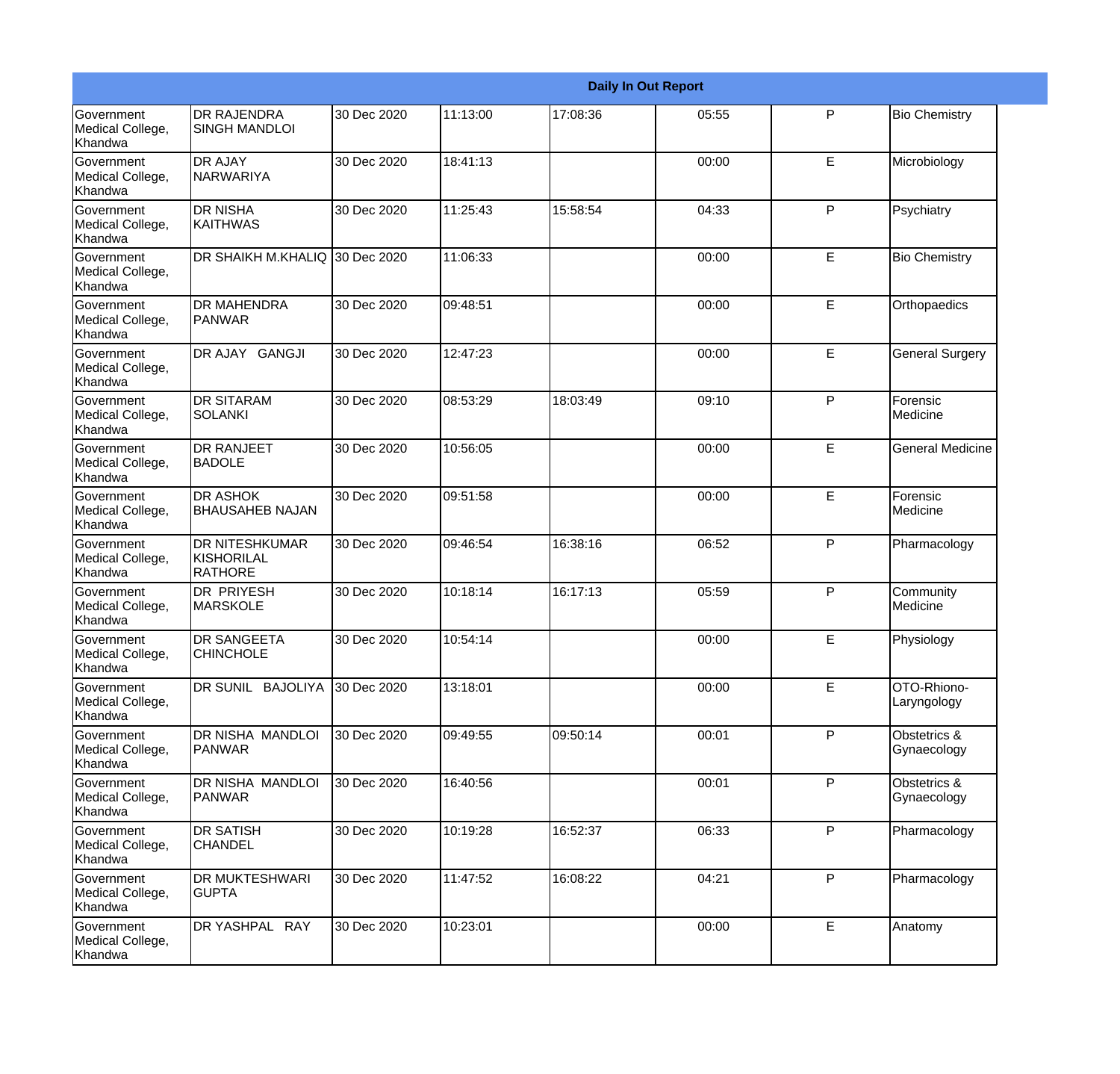| Demonstrator/Tutor Non Clinical   |              |
|-----------------------------------|--------------|
| Demonstrator/Tutor Para Clinical  |              |
| Assistant Professor Clinical      |              |
|                                   |              |
| Professor                         | Non Clinical |
| Assistant Professor Clinical      |              |
| Professor                         | Clinical     |
|                                   |              |
| Demonstrator/Tutor Para Clinical  |              |
| Assistant Professor Clinical      |              |
| Associate Professor Para Clinical |              |
| Demonstrator/Tutor Para Clinical  |              |
| Associate Professor Para Clinical |              |
|                                   |              |
| Demonstrator/Tutor Non Clinical   |              |
| Assistant Professor Clinical      |              |
| Associate Professor Clinical      |              |
|                                   |              |
| Associate Professor Clinical      |              |
| Assistant Professor Para Clinical |              |
| Demonstrator/Tutor Para Clinical  |              |
| Demonstrator/Tutor Non Clinical   |              |
|                                   |              |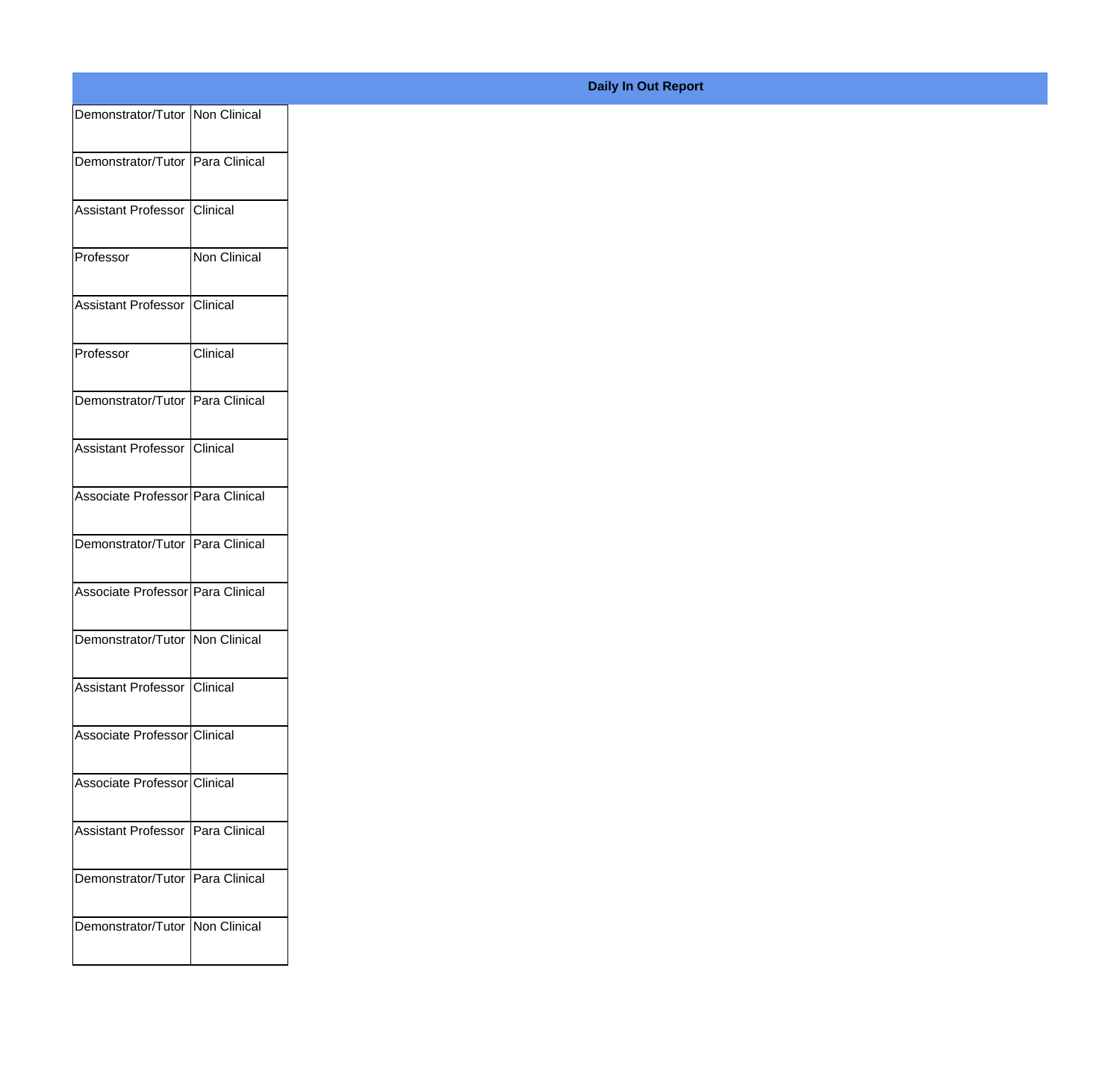|                                                          |                                      | <b>Daily In Out Report</b> |           |          |       |  |                      |
|----------------------------------------------------------|--------------------------------------|----------------------------|-----------|----------|-------|--|----------------------|
| <b>IGovernment</b><br>Medical College,<br><b>Khandwa</b> | <b>IDR DEEPIKA</b><br><b>IPANWAR</b> | 30 Dec 2020                | 111:07:24 | 16:27:03 | 05:20 |  | <b>Bio Chemistry</b> |
| <b>IGovernment</b><br>Medical College,<br>Khandwa        | <b>IDR VISHAL</b><br><b>ITHAKRE</b>  | KUMAR 130 Dec 2020         | 110:15:53 | 16:08:48 | 05:53 |  | Physiology           |